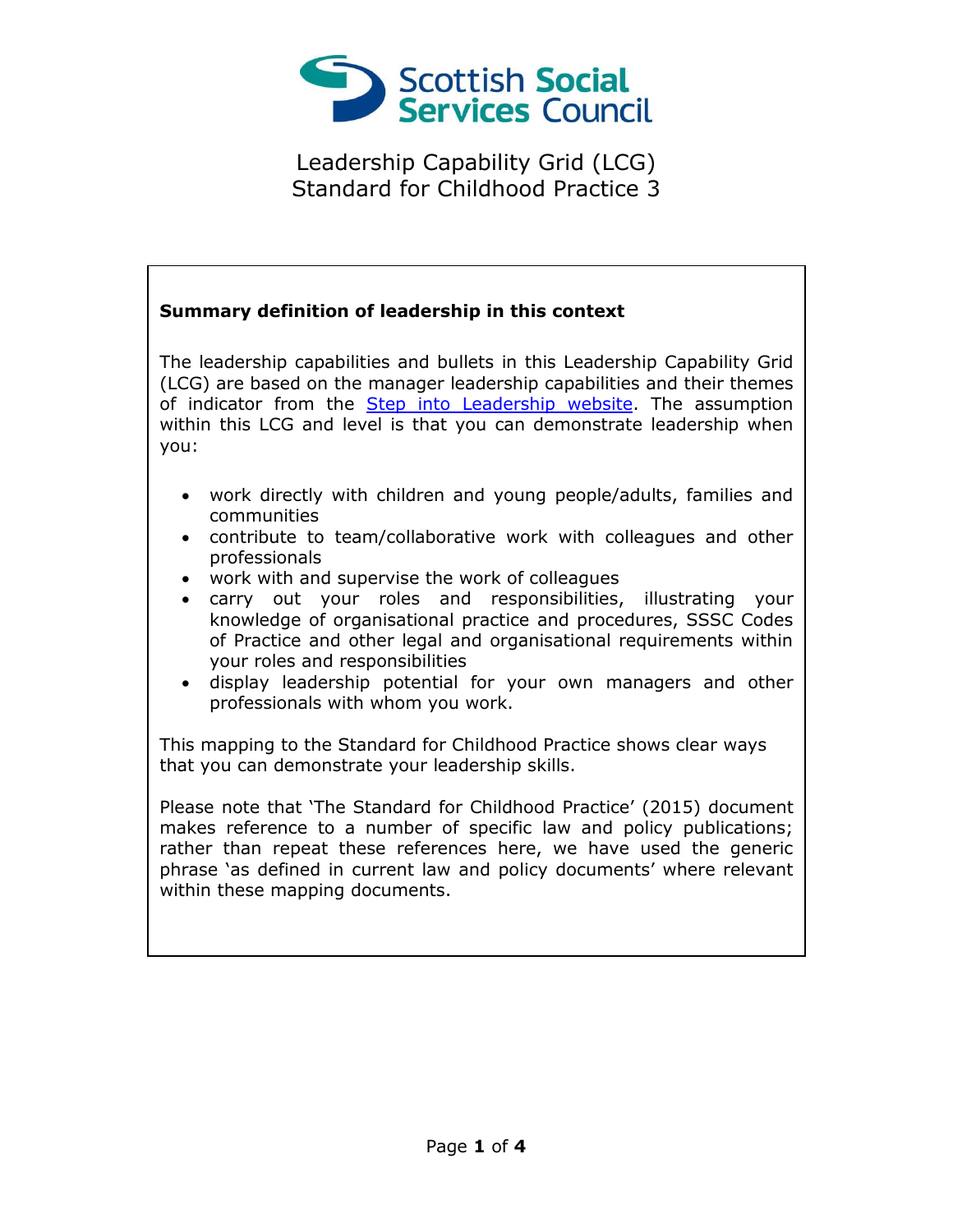

 $\sqrt{ }$ 

| Leadership<br>capabilities | When valuing, respecting and showing commitment to the<br>parents and carers, families, communities, and other<br>agencies and partnerships with whom you work, you can<br>demonstrate leadership capabilities by:                                                                                                                                                                                                                                                                                                                                                                                                                                                                                                                                                                                                                                                                                                                                                                                                                                                                                                                                                                                                              |
|----------------------------|---------------------------------------------------------------------------------------------------------------------------------------------------------------------------------------------------------------------------------------------------------------------------------------------------------------------------------------------------------------------------------------------------------------------------------------------------------------------------------------------------------------------------------------------------------------------------------------------------------------------------------------------------------------------------------------------------------------------------------------------------------------------------------------------------------------------------------------------------------------------------------------------------------------------------------------------------------------------------------------------------------------------------------------------------------------------------------------------------------------------------------------------------------------------------------------------------------------------------------|
| <b>Vision</b>              | Providing a vision for those with whom you work and your<br>organisation when you:<br>See how best to make a difference when:<br>establishing a culture and climate to promote positive, non-<br>$\bullet$<br>discriminatory and inclusive relationships with and between each<br>child and family (3.2)<br>providing a service that reflects clear and shared values and respect<br>$\bullet$<br>for individuals (3.4)<br>Communicate and promote ownership of the vision when:<br>promoting and advocating a high quality service for each child and<br>$\bullet$<br>family $(3.3)$<br>promoting and responding to partnerships with children and young<br>$\bullet$<br>people, parents and carers, families, other agencies, colleagues,<br>and other professional workers (3.5)<br>promoting developing communities, community involvement and<br>$\bullet$<br>active citizenship (3.7)<br>Promote a public service ethos when:<br>establishing a culture and climate to promote positive, non-<br>discriminatory and inclusive relationships with and between each<br>child and family (3.2)<br>Think and plan strategically when:<br>promoting and advocating a high quality service for each child and<br>family $(3.3)$ |
| Self-<br>leadership        | Displaying self leadership when you:<br>Demonstrate and adapt leadership when:<br>establishing a culture and climate to promote positive, non-<br>$\bullet$<br>discriminatory and inclusive relationships with and between each<br>child and family (3.2)<br>promoting and responding to partnerships with children and young<br>$\bullet$<br>people, parents and carers, families, other agencies, colleagues,<br>and other professional workers (3.5)<br>promoting developing communities, community involvement and<br>active citizenship (3.7)<br>Challenge discrimination and oppression when:<br>establishing a culture and climate to promote positive, non-<br>discriminatory and inclusive relationships with and between each<br>child and family (3.2)<br>providing a service that reflects clear and shared values and respect<br>for individuals (3.4)                                                                                                                                                                                                                                                                                                                                                             |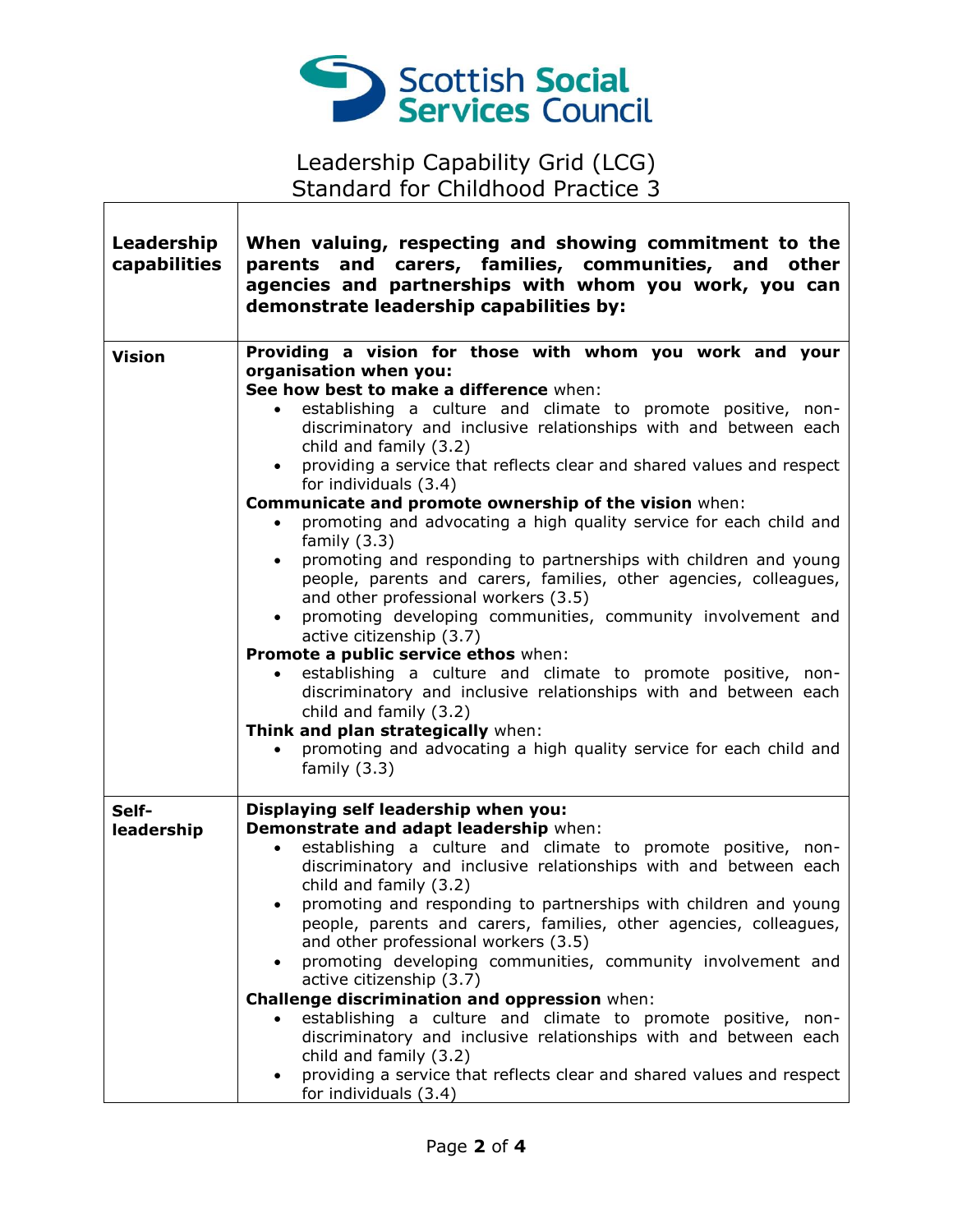

|                                              | providing opportunities to foster children and young peoples'<br>understanding of different beliefs and cultures (3.6)                                                                                                                                                                                                                                                                                                                                                                                                                                                                                                                                                                                                                                                                                                                                                                                                                                                                                                                                                                                                                                                                                                                                                                                                                                                                  |
|----------------------------------------------|-----------------------------------------------------------------------------------------------------------------------------------------------------------------------------------------------------------------------------------------------------------------------------------------------------------------------------------------------------------------------------------------------------------------------------------------------------------------------------------------------------------------------------------------------------------------------------------------------------------------------------------------------------------------------------------------------------------------------------------------------------------------------------------------------------------------------------------------------------------------------------------------------------------------------------------------------------------------------------------------------------------------------------------------------------------------------------------------------------------------------------------------------------------------------------------------------------------------------------------------------------------------------------------------------------------------------------------------------------------------------------------------|
| <b>Motivating</b><br>and inspiring<br>others | Motivating and inspiring others when you:<br>Inspire people by personal example when:<br>promoting and advocating a high quality service for each child and<br>family $(3.3)$<br>promoting and responding to partnerships with children and young<br>$\bullet$<br>people, parents and carers, families, other agencies, colleagues,<br>and other professional workers (3.5)<br>promoting developing communities, community involvement and<br>active citizenship (3.7)<br>Recognise and value the contributions of others when:<br>valuing and respecting the contribution of parents and carers to<br>their children and young peoples' learning and development (3.1)<br>promoting and responding to partnerships with children and young<br>$\bullet$<br>people, parents and carers, families, other agencies, colleagues,<br>and other professional workers (3.5)<br>promoting developing communities, community involvement and<br>$\bullet$<br>active citizenship (3.7)<br>Support the creation of a learning and performance culture when:<br>valuing and respecting the contribution of parents and carers to<br>their children and young peoples' learning and development (3.1)<br>promoting and responding to partnerships with children and young<br>$\bullet$<br>people, parents and carers, families, other agencies, colleagues,<br>and other professional workers (3.5) |
| <b>Empowering</b><br>people                  | <b>Empowering people when you:</b><br>Enable leadership at all levels when:<br>valuing and respecting the contribution of parents and carers to<br>their children and young peoples' learning and development (3.1)<br>promoting and responding to partnerships with children and young<br>$\bullet$<br>people, parents and carers, families, other agencies, colleagues,<br>and other professional workers (3.5)<br>promoting developing communities, community involvement and<br>active citizenship (3.7)<br>Drive a knowledge management culture when:<br>valuing and respecting the contribution of parents and carers to<br>their children and young peoples' learning and development (3.1)<br>promoting and responding to partnerships with children and young<br>$\bullet$<br>people, parents and carers, families, other agencies, colleagues,<br>and other professional workers (3.5)<br>Promote professional autonomy when:<br>valuing and respecting the contribution of parents and carers to<br>their children and young peoples' learning and development (3.1)<br>promoting and responding to partnerships with children and young<br>people, parents and carers, families, other agencies, colleagues,                                                                                                                                                                |